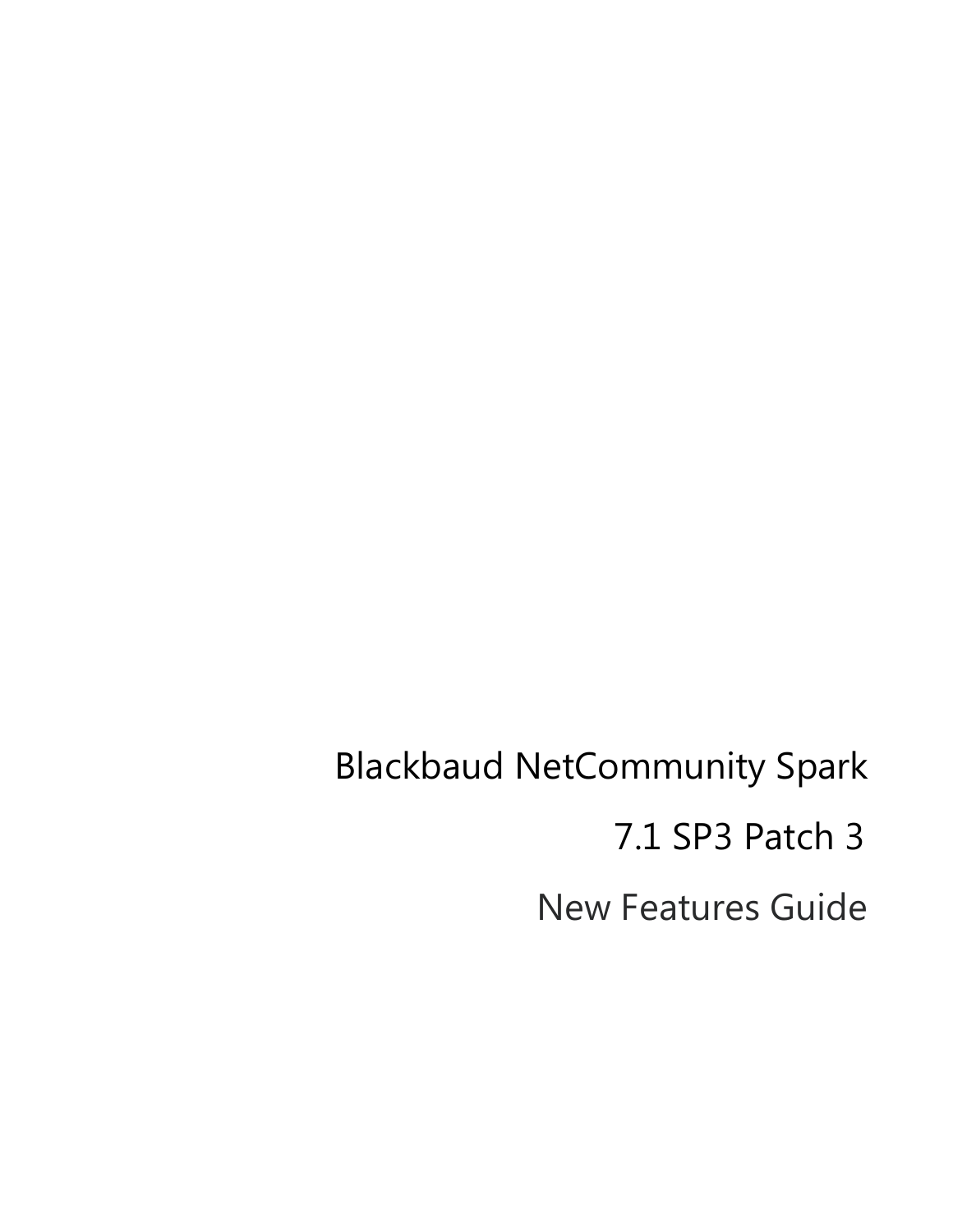#### 8/17/2018 Blackbaud NetCommunity Spark New Features US

©2015 Blackbaud, Inc. This publication, or any part thereof, may not be reproduced or transmitted in any form or by any means, electronic, or mechanical, including photocopying, recording, storage in an information retrieval system, or otherwise, without the prior written permission of Blackbaud, Inc.

The information in this manual has been carefully checked and is believed to be accurate. Blackbaud, Inc., assumes no responsibility for any inaccuracies, errors, or omissions in this manual. In no event will Blackbaud, Inc., be liable for direct, indirect, special, incidental, or consequential damages resulting from any defect or omission in this manual, even if advised of the possibility of damages.

In the interest of continuing product development, Blackbaud, Inc., reserves the right to make improvements in this manual and the products it describes at any time, without notice or obligation.

All Blackbaud product names appearing herein are trademarks or registered trademarks of Blackbaud, Inc.

All other products and company names mentioned herein are trademarks of their respective holder.

NF-2015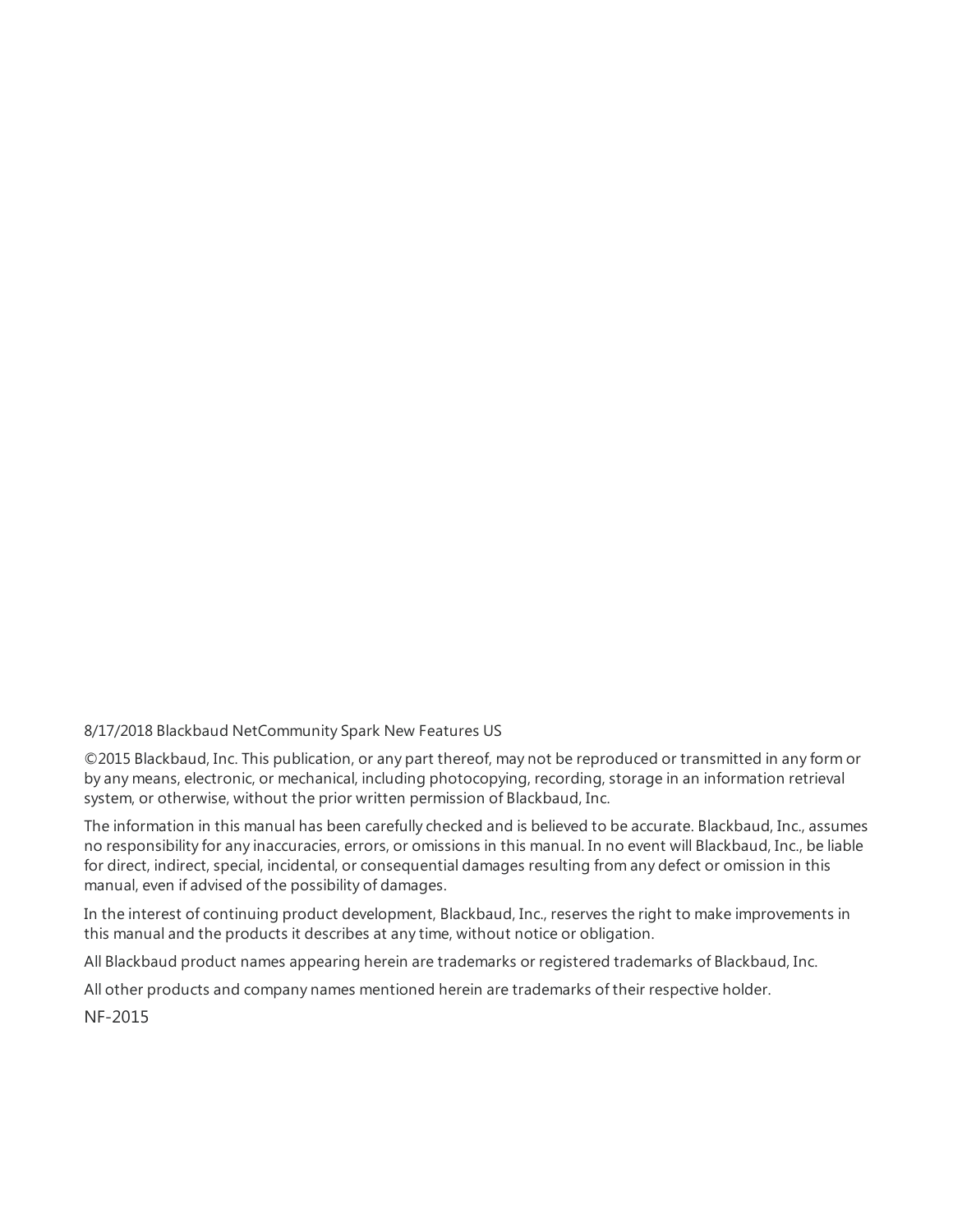## Contents

| Communication consent removed from eCards, Fundraiser and Chapter Manager  3 |  |
|------------------------------------------------------------------------------|--|
|                                                                              |  |
|                                                                              |  |

### <span id="page-2-0"></span>GDPR Enhancements

<span id="page-2-1"></span>The following General Data Protection Regulation (GDPR) enhancements were made in this release.

### Consent for invalid channel/category

When processing a transaction request in The Raiser's Edge, a warning message now displays in the Blackbaud NetCommunity Spark plugin if a user has given consent from a Blackbaud NetCommunity Spark form that has an invalid channel/category configured. A channel/category is considered invalid if it is inactive, or has been deleted, renamed, or modified in The Raiser's Edge. The corresponding consent options for the invalid channel/category will not be processed. The warning message includes details of the unprocessed consent options and the constituent information.

When the transaction processing is completed, the consent options — except those for the invalid channel/category — are written to the constituent record in The Raiser's Edge. Admins can then select the **Unprocessed Consent** link in the Blackbaud NetCommunity Spark plugin dashboard to review all unprocessed consent for the transaction. The admin can then either delete the failed transaction, or activate, add, or rename the channel/category and then manually add the consent to the constituent record.

#### <span id="page-2-2"></span>Communication consent removed from eCards, Fundraiser and Chapter Manager

Due to issues with the consent capture functionality, the option to include a Communication Consent part when configuring the eCards, Fundraiser, and Chapter Manager parts is no longer available.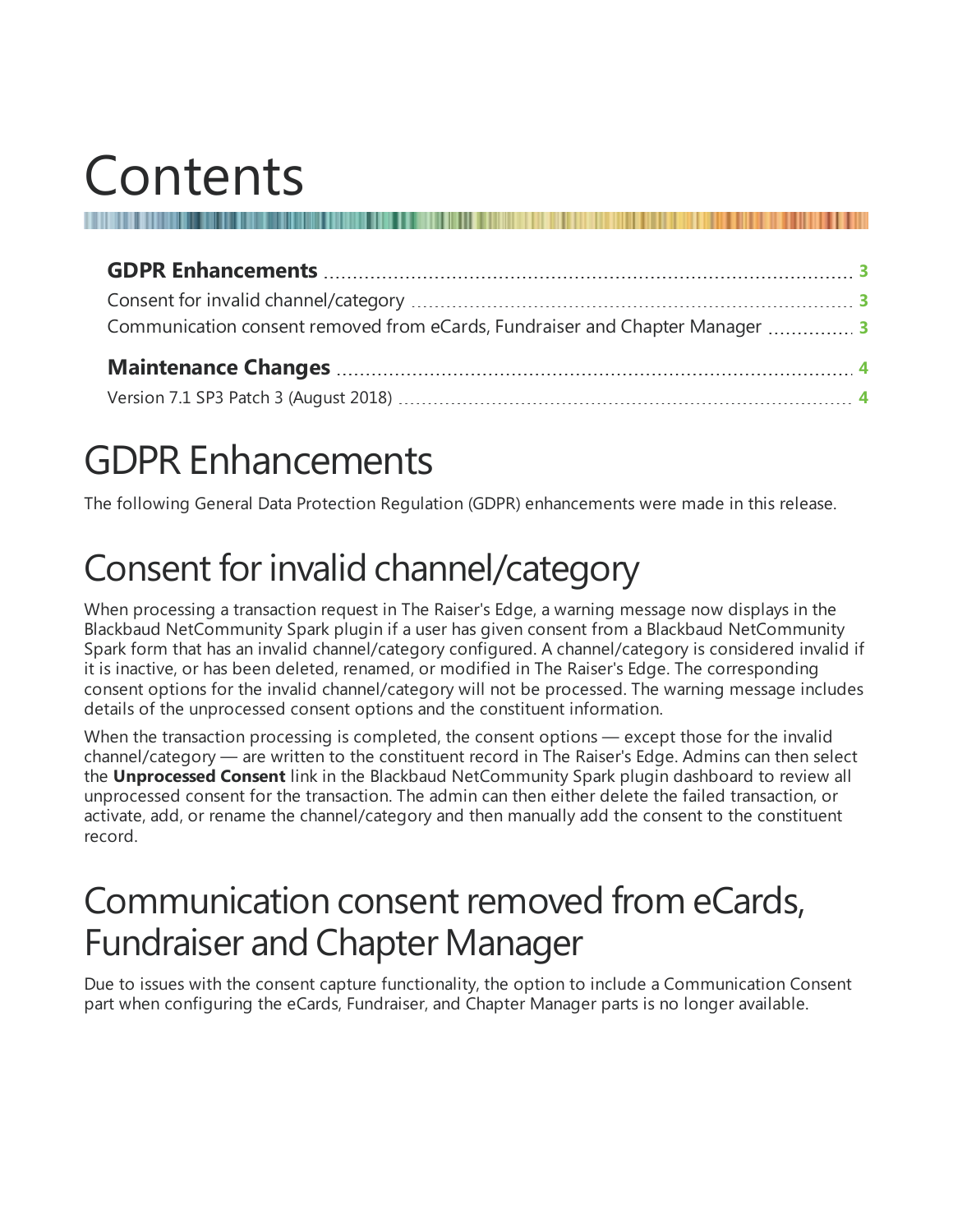# <span id="page-3-0"></span>Maintenance Changes

Blackbaud NetCommunity Spark version 7.1 SP3 Patch 3 includes these changes.

#### <span id="page-3-1"></span>Version 7.1 SP3 Patch 3 (August 2018)

The following issues were addressed in this patch release.

• This fix addresses an issue with email sent dates not displaying in the Blackbaud NetCommunity Spark plugin. Previously, on the NetCommunity tab in The Raiser's Edge constituent records, the send date for emails was not always being displayed. Now, with this fix, the date sent is displayed as expected. (Work Item 598845)

- This fix addresses an issue with the email message report. Previously when you selected a recipient in the email message report, an error displayed that server encountered an error processing the request. Now, the error no longer occurs. (Work Items 693705 and 903567)
- This fix addresses an issue with hyperlinks added to text in the Formatted Text and Image part. Previously, when using Blackbaud NetCommunity Spark in Internet Explorer, adding a hyperlink to text resulted in the link displaying at the top of the formatted text content instead of in the corresponding text. Now, this issue has been resolved. (Work Item 769007)
- This fix addresses an issue with the style sheet options in the Formatted Text and Image part. Previously, when you viewed the style sheet options and made edits, both the **Insert** button and the **Save** button were missing. Now, with this fix, these buttons display as expected. (Work Item 884235)
- This fix addresses an issue with acknowledgment emails not being sent for the Donation Form -Mini. Previously, if the acknowledgment email was edited to include an image. the email was not being sent. Now, with this fix, the acknowledgment emails for the Donation Form - Mini with images included are sent successfully. (Work Item 886820)
- This fix addresses an issue with the Transaction Manager displaying incorrect gift total amounts. Previously, the amount shown for the gift total was ten times more than the actual total. Now, this issue has been resolved and the correct amount is shown. (Work Item 895788)
- This fix addresses an issue with the Donation Form Mini when used on a page having an apostrophe in the page name. Previously, if an apostrophe was used in the page name of the page where the Donation Form - Mini part was included, the payment form didn't display when you selected **Donate Now**. This issue has been resolved. (Work Item 904837)
- This fix addresses an issue with emails not displaying in the Blackbaud NetCommunity Spark plugin. Previously, the NetCommunity tab in The Raiser's Edge constituent records was not displaying emails sent from Blackbaud NetCommunity Spark. Now, with this fix, the emails are displayed as expected. (Work Item 926274)